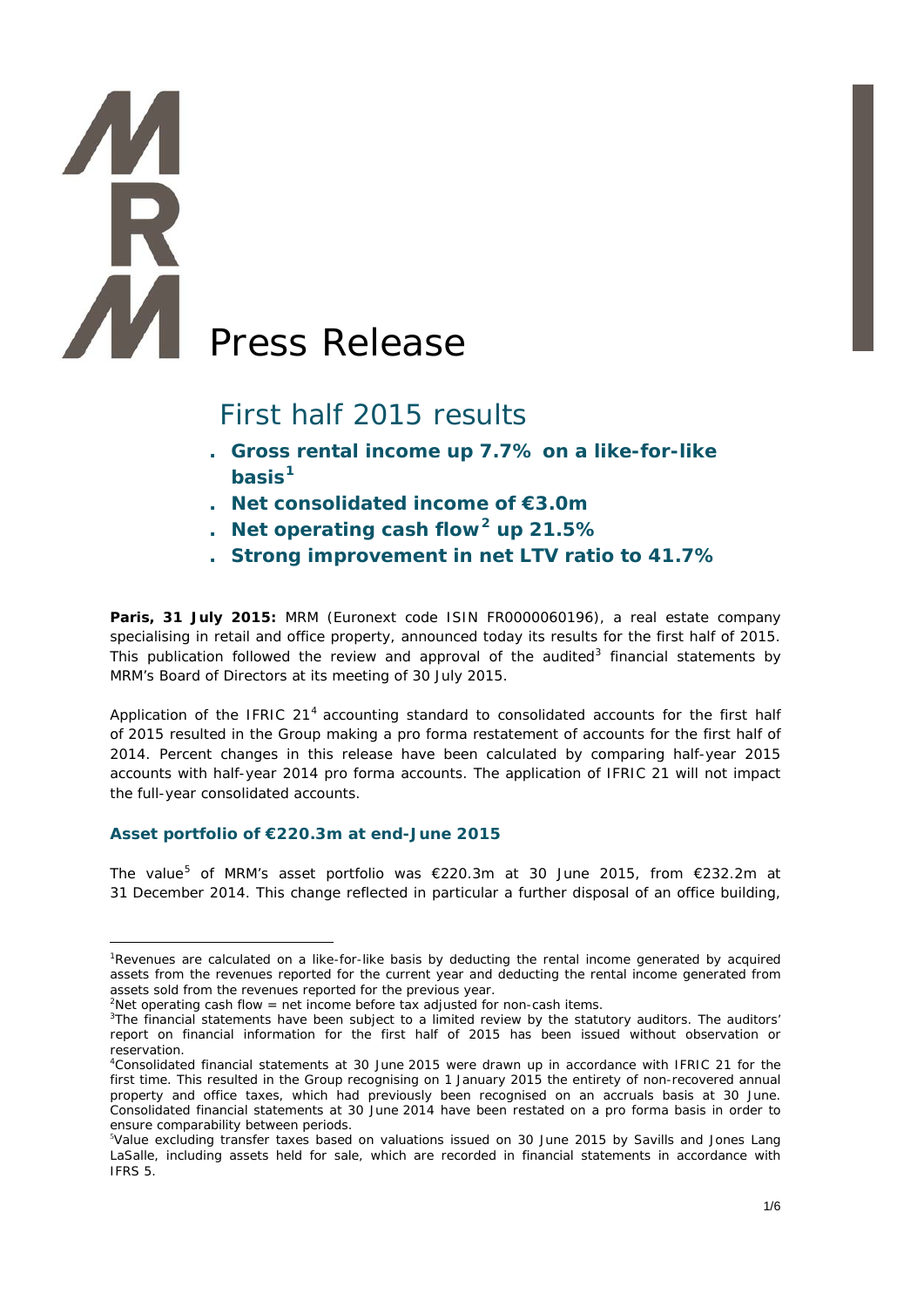the Plaza in the 12<sup>th</sup> arrondissement of Paris, for  $\epsilon$ 16.8m (excluding transfer taxes). Restated for the effect of this disposal, the value of the asset portfolio rose by 2.0%.

During the first half, investments totalled €2.1m and the fair value of the asset portfolio increased by €2.2m relative to 31 December 2014.

| Value <sup>5</sup> of MRM's portfolio | 30.06.2015<br>% of total<br>€m |      | 31.12.2014<br>€m | Change<br>like-for-like <sup>6</sup> |
|---------------------------------------|--------------------------------|------|------------------|--------------------------------------|
| Retail                                | 143.8                          | 65%  | 144.1            | $-0.2%$                              |
| <b>Offices</b>                        | 76.5                           | 35%  | 88.1             | $+6.4%$                              |
| <b>Total MRM</b>                      | 220.3                          | 100% | 232.2            | $+2.0%$                              |

### Retail

The value<sup>5</sup> of the retail portfolio was virtually unchanged relative to end-December 2014, reflecting the overall stability of the rental situation and incorporating the launch of the restructuring plan at Les Halles in Amiens.

Over the course of the first half, seven new leases or lease renewals were signed, representing annual rent of €0.3m. At 1 July 2015, the occupancy rate of the retail portfolio was 84%, from 83% six months earlier.

At 1 July 2015, the annualised net rental income for the retail assets was €8.3m, the same level as at 1 January 2015.

### **Offices**

The total value<sup>5</sup> of the office portfolio rose by 6.4% on a like-for-like basis<sup>6</sup> compared with end-December 2014. This reflected progress in letting of certain buildings which are still partially vacant, together with the execution of renovation investment for two buildings.

Over the course of the first half, nine leases were signed, corresponding to  $\epsilon$ 1.2m in annual rent. Three of these leases covered a total floor area of 7,250 sqm at Cap Cergy in Cergy-Pontoise. These leases will come into effect from the first quarter of 2016, taking the occupancy rate of this building from 27% at present to 85%. Another lease concerned Nova in La Garenne-Colombes. This will also come into effect in early 2016 and will boost the occupancy rate of this building to 72%. Given the start date of these leases and the disposal of Plaza, which had an occupancy rate of 85%, the occupancy rate of the office assets in operation fell slightly to 52% at 1 July 2015, from 54% at 1 January 2015. The marketing of available floor space in renovated and restructured buildings continues.

At 1 July 2015, the annualised net rental income for the office buildings in operation was €3.2m.

<span id="page-1-0"></span><sup>-</sup>6 Adjusted for disposals made in the first half of 2015.

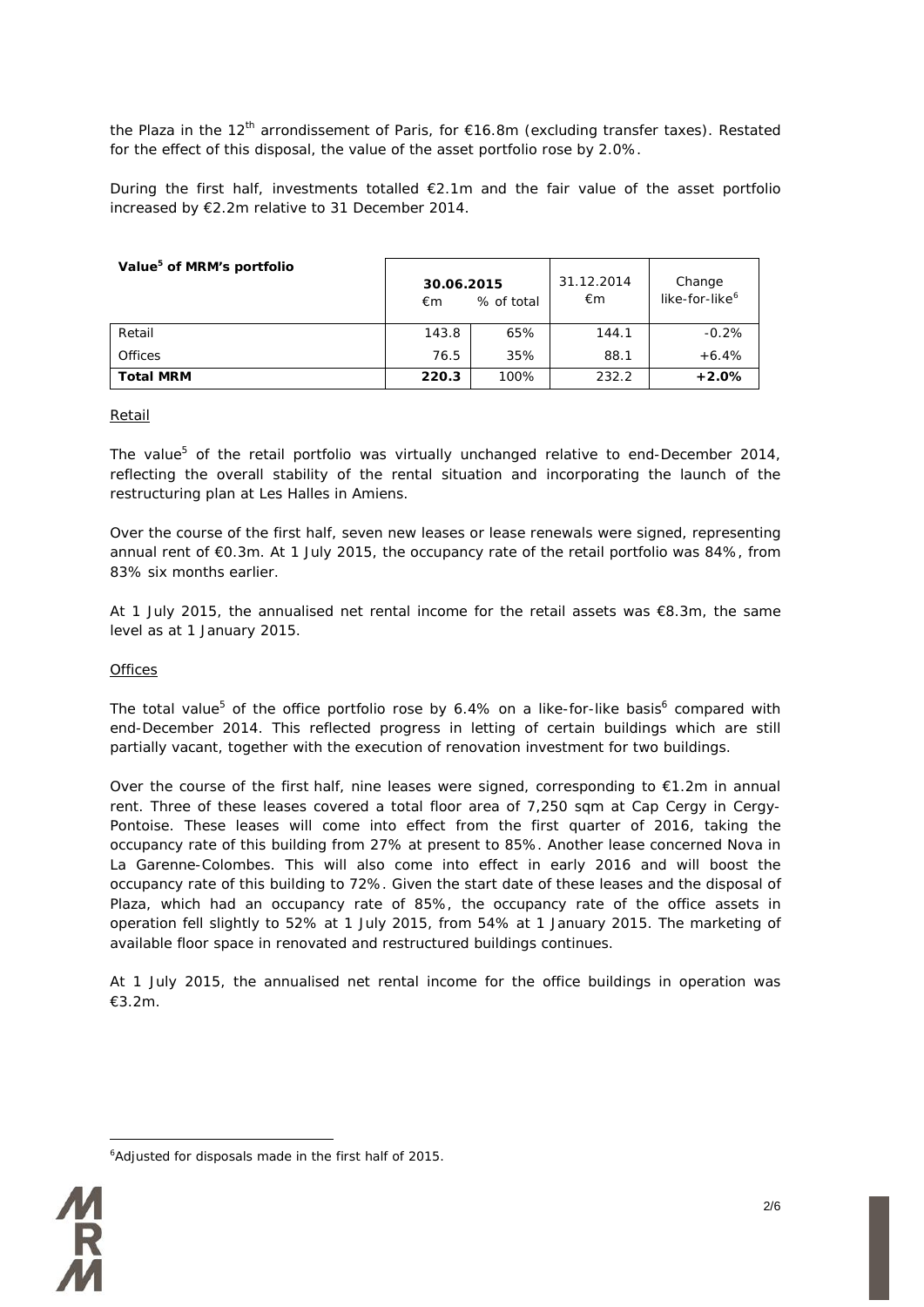| <b>Consolidated revenues</b> | H1 2015<br>€m | % of total | H1 2014<br>€m | Change<br>(unadjusted) | Change like-<br>for-like $^1$ |
|------------------------------|---------------|------------|---------------|------------------------|-------------------------------|
| Retail                       | 4.8           | 68%        | 4.6           | $+3.1%$                | $+3.1%$                       |
| <b>Offices</b>               | 2.3           | 32%        | 2.9           | $-20.4%$               | $+18.9%$                      |
| Total gross rental income    | 7.0           | 100%       | 7.5           | $-5.9\%$               | $+7.7%$                       |

### **Increased rental income and positive net income over the first half of 2015**

Gross rental income from retail properties and offices grew by 3.1% and 18.9% respectively compared to the first half of 2014, the significant growth in office rental income being explained by the entry into force of new leases.

On a reported basis, gross rental income fell by 20.4%, due to disposals of office properties since 1 January 2014. Overall revenues were 5.9% lower, at €7.0m, but rose by 7.7% on a like-for-like basis<sup>1</sup>.

A further reduction in non-recovered property expenses<sup>4</sup> (down -7.8% relative to the first half of 2014) helped limit the fall in net rental income to 4.8%, taking it to  $\epsilon$ 4.6m.

Current operating income was  $\epsilon$ 2.4 million, 4.7% lower than the first half of 2014. Given the €2.2m increase in the fair value of the asset portfolio and the €0.5m reduction in financial costs, MRM's net income was positive at €3.0m, compared to a loss of €6.7m in the first half of 2014.

| Net operating cash flow <sup>2</sup><br>€m | H1 2015 | H1 2014<br>pro forma <sup>4</sup> | Change    | H1 2014 |
|--------------------------------------------|---------|-----------------------------------|-----------|---------|
| Net rental income                          | 4.6     | 4.8                               | -4.8%     | 5.6     |
| Operating expense                          | (1.8)   | (2.2)                             | $-15.4%$  | (2.2)   |
| Other operating income and expense         | (0.0)   | (0.0)                             | n/a       | (0.0)   |
| <b>Gross operating income</b>              | 2.7     | 2.6                               | $+3.3%$   | 3.4     |
| Net cost of debt                           | (1.2)   | (1.4)                             | $-13.1\%$ | (1.4)   |
| Other financial income and expense         | 0.0     | 0.0                               |           | 0.0     |
| Net operating cash flow                    | 1.5     | 1.2                               | $+21.5%$  | 2.0     |

### **Increase in net operating cash flow**

The  $\epsilon$ 0.4m reduction in operating expenses to  $\epsilon$ 1.8m (-15.4%) was due primarily to the introduction of a new structure for the asset management of retail properties. This resulted in a reduction in the scope of action of CBRE Global Investors and also by an expansion of the mission entrusted to the property managers and MRM's recruitment of a Head of Asset Management. These two factors have not yet had an effect on the financial statements. Gross operating income increased slightly to  $E2.7m$ , from  $E2.6m$  in the first half of 2014.

The net cost of debt continued to fall, reaching  $£1.2m$  (-13.1%). MRM thus generated net operating cash flow of €1.5m, from €1.2m in the first half of 2014.

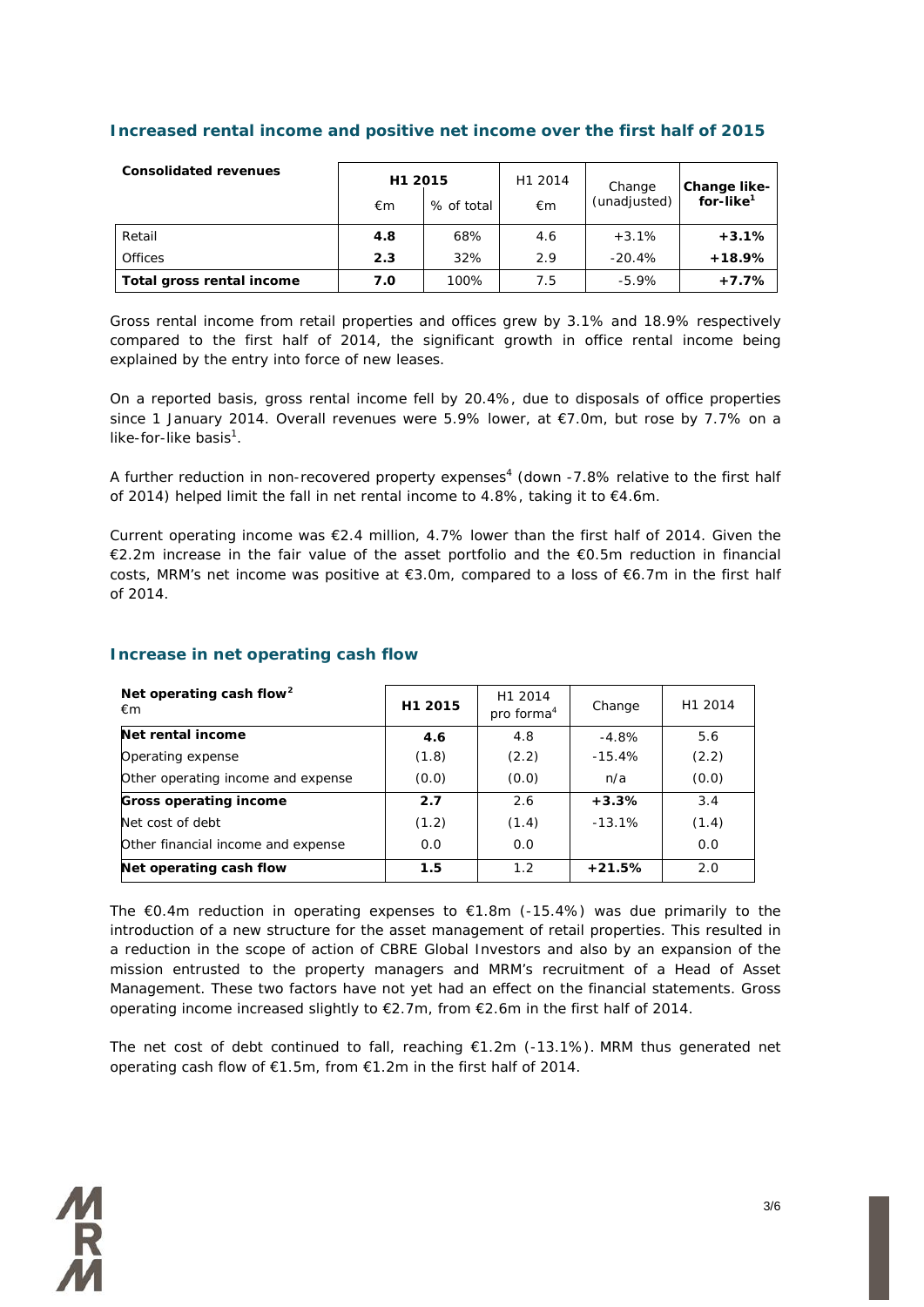### **MRM's solid balance sheet**

With cash and cash equivalents of €20.1m at end-June 2015, MRM reduced its net debt by 15.8% relative to end-December 2014, to €91.9m. The net LTV ratio, which stood at 47.0% at 31 December 2014 improved further over the first half, to 41.7% at 30 June 2015.

Given the dividend<sup>[7](#page-3-0)</sup> paid against 2014 results ( $64.4$ m), the net operating cash flow in the first half (€1.5m) and the increase in fair value of the asset portfolio (€2.2m), the liquidation NAV decreased slightly to €122.3m at 30 June 2015, from €123.7m at 31 December 2014.

| <b>Net Asset Value</b> | 30.06.2015  |           | 31.12.2014  |           |  |
|------------------------|-------------|-----------|-------------|-----------|--|
|                        | Total<br>€m | per share | Total<br>€m | per share |  |
| Liquidation NAV        | 122.3       | 2.80      | 123.7       | 2.84      |  |
| Replacement NAV        | 135.0       | 3.09      | 137.2       | 3.14      |  |
|                        |             |           |             |           |  |

*Number of shares (adjusted for treasury stock)*

*43,633,061 43,624,766*

### **Outlook**

Since June 2013, MRM has undertaken a strategy of gradually refocusing on its retail property business. The further sale of an office property in the first half of 2015 brings the number of disposals of the nine office properties owned by MRM in June 2013 to four. One further office property is currently under sale agreement.

With its solid financial structure, MRM seeks to exploit the potential for enhancing the value of its retail assets. Following the work done in order to adjust the value-enhancement plans, in the first half the Group launched a first programme for the Les Halles shopping mall in Amiens. Of a total of €27.5m in forecast investment identified for the retail properties, €8.5m is likely to be committed over the next twelve months.

### **Calendar**

Revenues for the third quarter of 2015 are due on 5 November 2015 before market opening.

<span id="page-3-0"></span><sup>-</sup><sup>7</sup> Distribution of reserves and premiums.

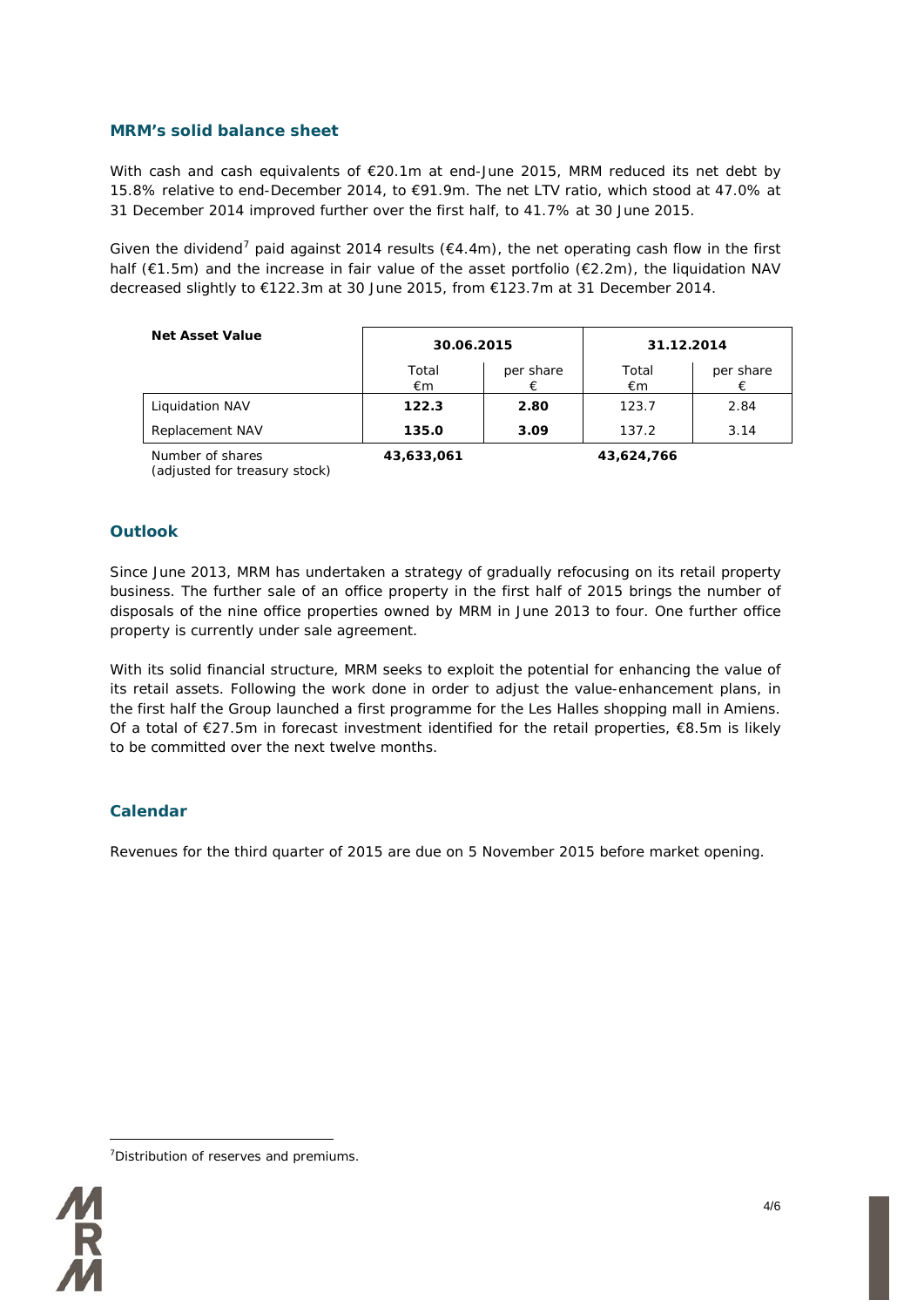### **About MRM**

MRM is a listed real estate company with a portfolio worth €220.3 million (excluding transfer taxes) as at 30 June 2015, comprising retail properties (65%) and offices (35%). Since 29 May 2013, SCOR SE has been MRM's main shareholder, holding a 59.9% stake. MRM is listed in compartment C of NYSE Euronext Paris (ISIN: FR0000060196 - Bloomberg code: MRM: FP – Reuters code: MRM.PA) and opted for the SIIC status on 1 January 2008.

### **For more information:**

**MRM DDB Financial** 5, avenue Kléber 54, rue de Clichy 75795 Paris Cedex 16 75009 Paris France France  $T + 33 (0)1 58 44 70 00$   $T + 33 (0)1 53 32 61 51$ relation\_finances@mrminvest.com isabelle.laurent@ddbfinancial.fr

Isabelle Laurent

**Website: www.mrminvest.com**

**------------------------------------------**

### **Appendix 1: Simplified IFRS income statement**

| Simplified IFRS income statement<br>€m   | H1 2015 | H1 2014<br>pro forma <sup>4</sup> | Change   | H1 2014 |
|------------------------------------------|---------|-----------------------------------|----------|---------|
| <b>Gross rental income</b>               | 7.0     | 7.5                               | $-5.9%$  | 7.5     |
| Non-recovered property expenses          | (2.5)   | (2.7)                             | -7.8%    | (1.9)   |
| Net rental income                        | 4.6     | 4.8                               | $-4.8%$  | 5.6     |
| Operating expense                        | (1.8)   | (2.2)                             | $-15.4%$ | (2.2)   |
| Provisions net of reversals              | (0.4)   | (0.1)                             | n/a      | (0.1)   |
| Current operating income                 | 2.4     | 2.5                               | $-4.7%$  | 3.3     |
| Net gains/(losses) on disposal of assets | (0.1)   | (0.0)                             | n/a      | (0.0)   |
| Change in fair value of properties       | 2.2     | (6.9)                             | n/a      | (6.9)   |
| Other operating income and expense       | (0.0)   | (0.1)                             | n/a      | (0.1)   |
| <b>Operating income</b>                  | 4.4     | (4.6)                             | n/a      | (3.9)   |
| Net cost of debt                         | (1.2)   | (1.4)                             | $-11.5%$ | (1.4)   |
| Other financial income and expense       | (0.2)   | (0.6)                             | n/a      | (0.6)   |
| Net income before tax                    | 3.0     | (6.6)                             | n/a      | (5.9)   |
| Income tax                               | (0.0)   | (0.1)                             | n/a      | (0.1)   |
| Consolidated net income                  | 3.0     | (6.7)                             | n/a      | (5.9)   |